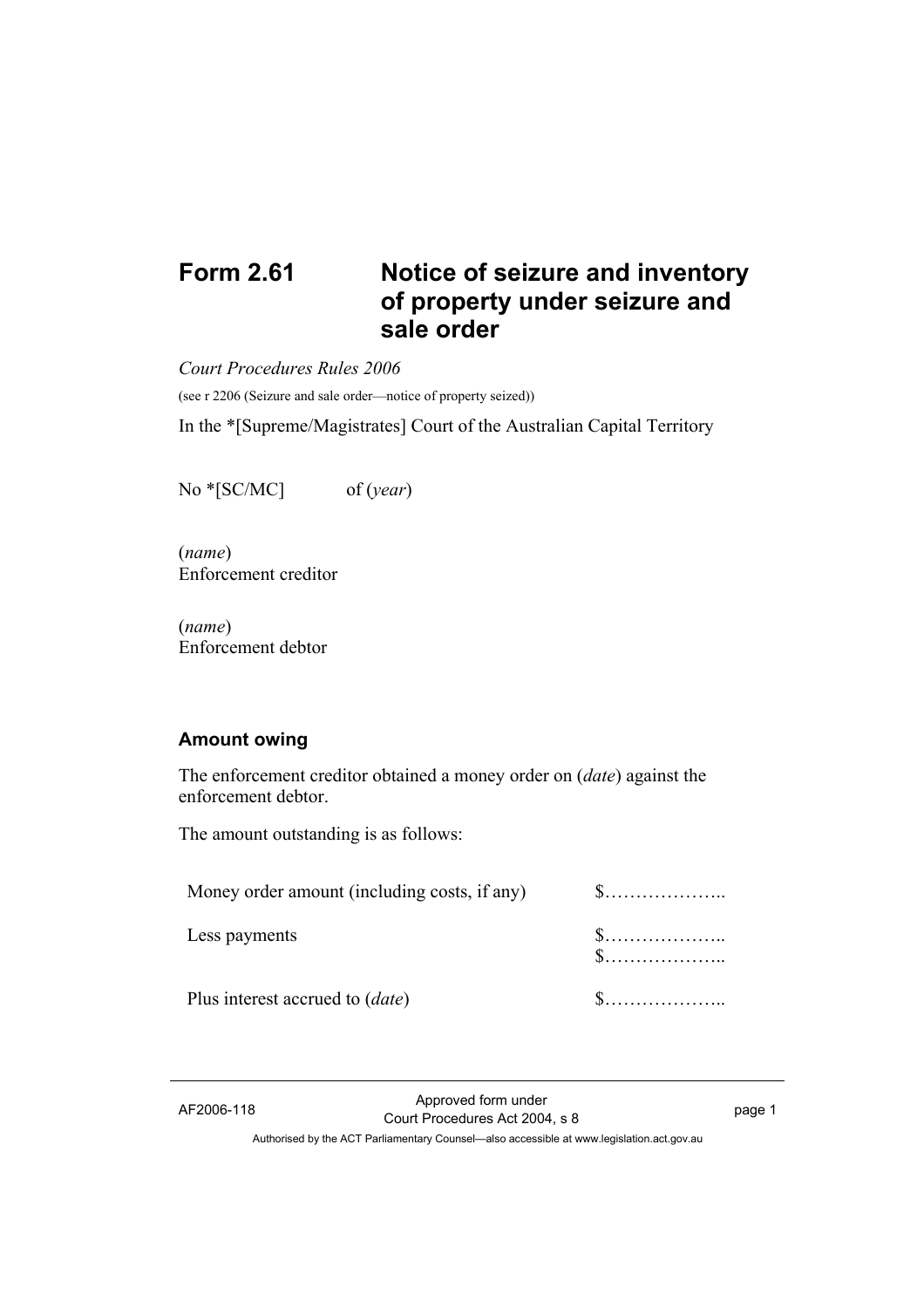| <b>Total owing</b>                                                                                             |             |
|----------------------------------------------------------------------------------------------------------------|-------------|
| Plus enforcement officer's fees                                                                                | $\mathbf S$ |
| Plus interest from this date at \$ per day worked \$<br>out at % in accordance with ( <i>state authority</i> ) |             |
| Plus costs of preparing order                                                                                  |             |
|                                                                                                                |             |

*Note* Other incidental expenses may be incurred (eg poundage, storage, advertising expenses).

## **Notice of seizure**

A seizure and sale order was made against the enforcement debtor on (*date*) in relation to the money order.

A seizure of property listed in the following inventory was made on (*date*) in accordance with the seizure and sale order:

## **Inventory of seized property**

(*list items seized sufficient to identify them*)

………………………………………………………………. ……………………………………………………………….

### **Notice to enforcement debtor**

You may apply to the Court under rule 2202 for an order exempting particular property from sale under the seizure and sale order.

You may also apply to the Court to set this order aside (see r 2051) or stay its enforcement (see r 2013) at any time.

A **summary of the process** followed for sale of property under a seizure and sale order is as follows. Further details can be found in the rules, division 2.18.5

Authorised by the ACT Parliamentary Counsel—also accessible at www.legislation.act.gov.au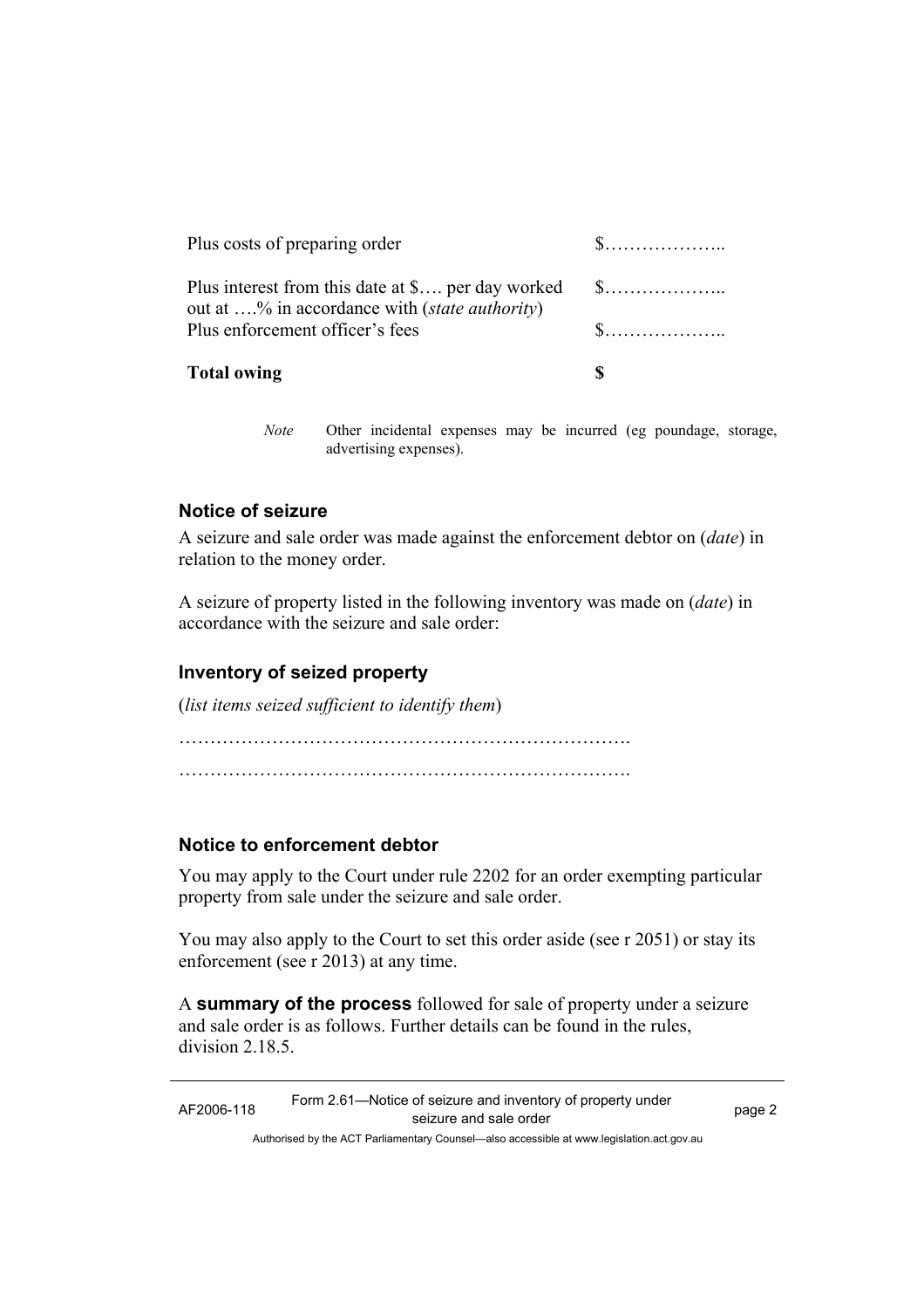- 1. An enforcement officer must seize and sell property under the seizure and sale order—
	- (a) in the order appearing to the enforcement officer to be best for the prompt enforcement of the order without unnecessary expense; and
	- (b) subject to paragraph (a), in the order appearing to the enforcement officer to be best for minimising hardship to the enforcement debtor or other people; and
	- (c) subject to paragraphs (a) and (b), by seizing and selling personal property before real property unless you ask for real property to be sold before personal property or the Court otherwise orders.
- 2. However, if the amount owing (including interest and costs) is paid at or before the sale, an enforcement officer may not sell the seized property.
- 3. Seized property to be sold must be put up for sale by public auction unless the Court orders that the property may be sold by private sale.
- 4. Unless you request otherwise or the property is perishable, the property must not be sold before the end of 7 days after the day it is seized. Personal property must be sold within 12 weeks after it is seized.
- 5. The following conditions of sale apply to a sale at public auction:
	- (a) for personal property, if the particular lot in which the property is to be auctioned is worth less than \$500 (in the opinion of the person conducting the auction), or for other property if you agree—the property must be sold at the best price obtainable;
	- (b) otherwise, if the reserve is reached—the property must be sold to the highest bidder;
	- (c) if the auctioneer considers there is a dispute as to who is the highest bidder, the property must be reauctioned and knocked down to the highest bidder.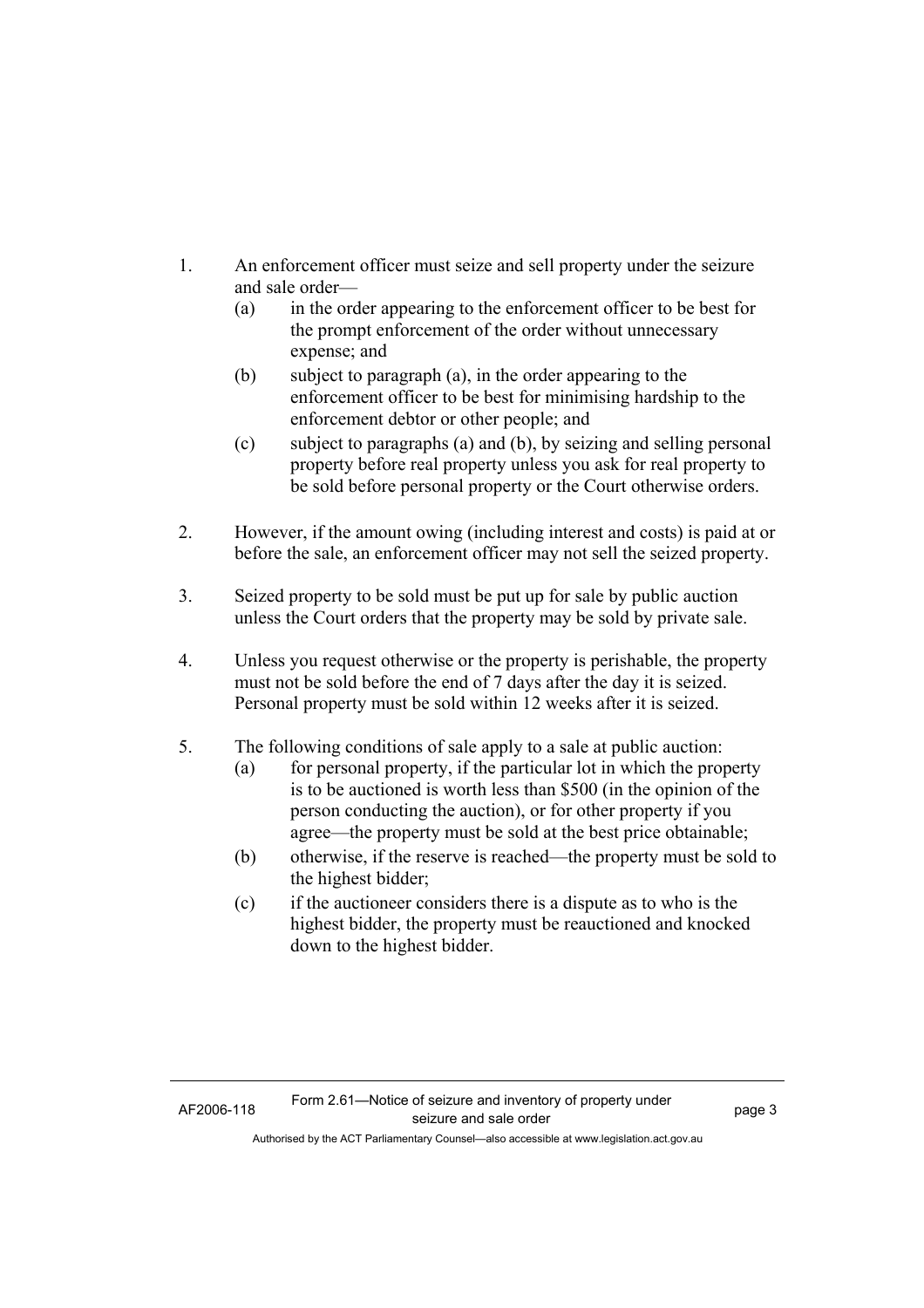- 6. If the property does not sell at the auction, the enforcement officer may sell the property privately—
	- (a) for an amount not less than the highest bid made at the auction that the enforcement officer considers is a reasonable amount for the property; or
	- (b) if no bid was made at the auction—for an amount the enforcement officer considers is a reasonable amount for the property; or
	- (c) under an order of the Court to sell at the best price obtainable.
- 7. The enforcement officer may engage a valuer to give the enforcement officer an opinion about the value of the property.
- 8. If land is to be sold under the seizure and sale order, an enforcement officer may—
	- (a) seek expressions of interest from real estate agents to market the land and conduct the sale; and
	- (b) appoint a real estate agent after considering any expressions of interest received.
- 9. Before selling property seized under a seizure and sale order, an enforcement officer must arrange advertisement of a notice giving the time and place of sale and details of the property to be sold. The notice must be published in a daily newspaper circulating generally in the ACT on 2 different days (both of which must be not more than 4 weeks before the day of the sale and at least 1 of which must be not less than 2 weeks before the day of the sale). However, the advertisements are not required if the property is perishable or you ask in writing for the property to be sold without the advertisements and the enforcement creditor consents.
- 10. The Court may order a postponement of the sale.
- 11. The enforcement officer must pay the proceeds of sale to the Registrar.